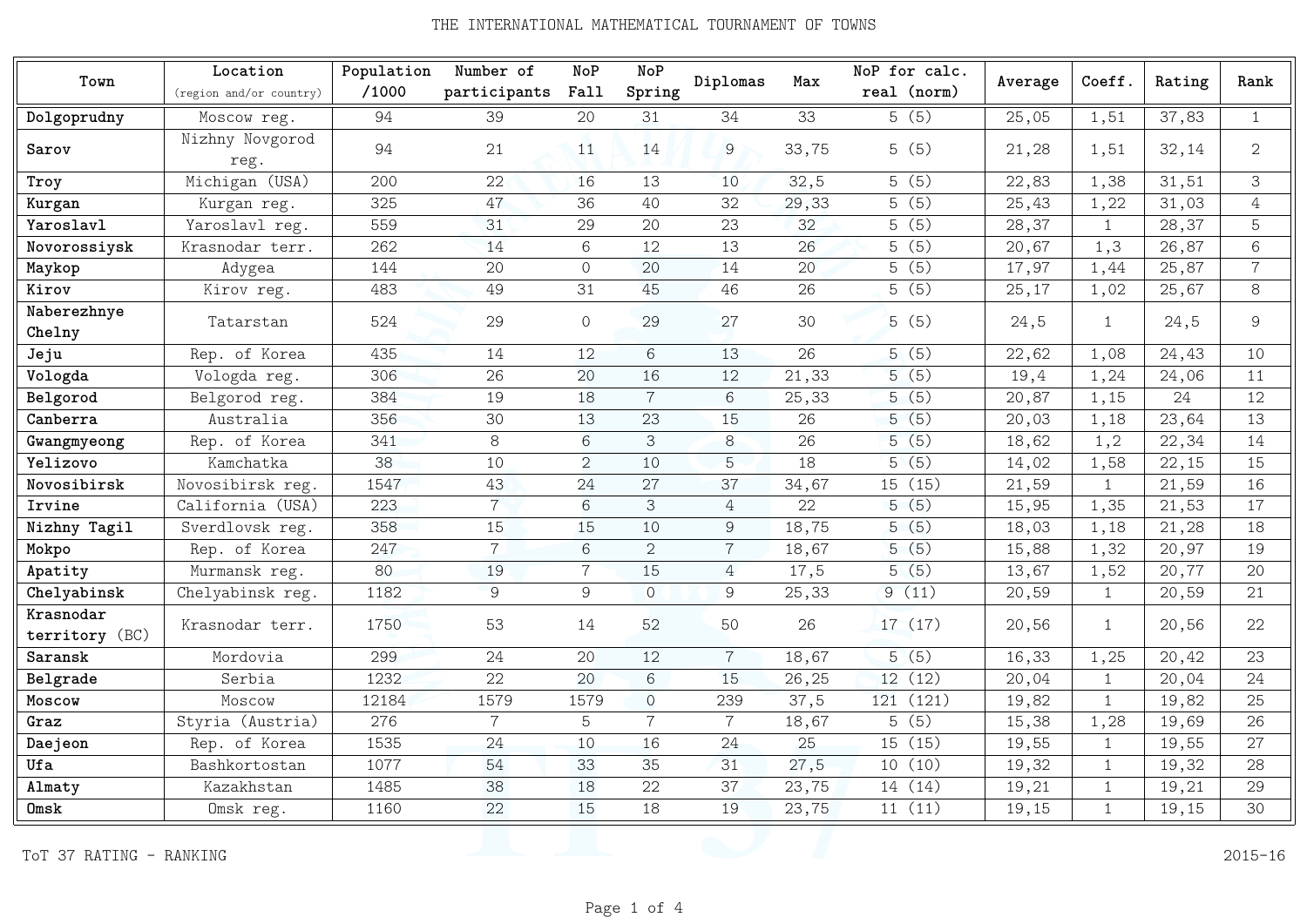## THE INTERNATIONAL MATHEMATICAL TOURNAMENT OF TOWNS

|                        | Location                | Population | Number of      | NoP            | NoP            |                |       | NoP for calc. |         |              |        | Rank |
|------------------------|-------------------------|------------|----------------|----------------|----------------|----------------|-------|---------------|---------|--------------|--------|------|
| Town                   | (region and/or country) | /1000      | participants   | Fall           | Spring         | Diplomas       | Max   | real (norm)   | Average | Coeff.       | Rating |      |
| Petropavlovsk-         |                         |            |                |                |                |                |       |               |         |              |        |      |
| Kamchatsky             | Kamchatka               | 181        | 6              | 3              | 5              | 3              | 22,5  | 5(5)          | 13,67   | 1,4          | 19,13  | 31   |
| Yekaterinburg          | Sverdlovsk reg.         | 1396       | 34             | 22             | 21             | 28             | 25,5  | 13(13)        | 18,91   | $\mathbf{1}$ | 18,91  | 32   |
| Astana                 | Kazakhstan              | 828        | 34             | 21             | 23             | 23             | 22    | 8(8)          | 18,72   | $\mathbf{1}$ | 18,72  | 33   |
| Minsk                  | Belarus                 | 1912       | 74             | 42             | 50             | 55             | 25    | 19 (19)       | 18,48   | $\mathbf{1}$ | 18,48  | 34   |
| Gwangju                | Rep. of Korea           | 1477       | 16             | 13             | 4              | 11             | 28,75 | 14 (14)       | 18,1    | $\mathbf{1}$ | 18,1   | 35   |
| Pereslavl-<br>Zalessky | Yaroslavl reg.          | 40         | 5              | 5              | $\mathbf 0$    | $\mathbf{2}$   | 26    | 5(5)          | 11,4    | 1,57         | 17,9   | 36   |
| Faridabad              | India                   | 500        | 10             | $\overline{O}$ | 10             | 5              | 21    | 5(5)          | 17,72   | $\mathbf{1}$ | 17,72  | 37   |
| Taraz                  | Kazakhstan              | 400        | 6              | 6              | $\Omega$       | 3              | 20    | 5(5)          | 15,63   | 1,13         | 17,67  | 38   |
| Kupino                 | Novosibirsk reg.        | 20         | 30             | $\circ$        | 30             | $\mathbf{1}$   | 12    | 5(5)          | 10,92   | 1,6          | 17,47  | 39   |
| Ulsan                  | Rep. of Korea           | 1163       | 16             | 9              | 10             | 16             | 26,25 | 11(11)        | 17,15   | $\mathbf{1}$ | 17,15  | 40   |
| Kuala Lumpur           | Malaysia                | 1809       | 13             | 11             | 9              | 8              | 25    | 13 (18)       | 16,33   | $\mathbf{1}$ | 16,33  | 41   |
| Anyang                 | Rep. of Korea           | 609        | 6              | 3              | $\overline{4}$ | 6              | 20    | 6(6)          | 16,25   | $\mathbf{1}$ | 16,25  | 42   |
| Hamburg                | Germany                 | 1718       | 24             | 14             | 23             | 16             | 20    | 17(17)        | 16,11   | $\mathbf{1}$ | 16,11  | 43   |
| Tirana                 | Albania                 | 418        | 21             | 13             | 15             | 9              | 17,33 | 5(5)          | 14,62   | 1,1          | 16,08  | 44   |
| Changwon               | Rep. of Korea           | 1089       | 12             | $\overline{4}$ | 10             | 8              | 23,75 | 10(10)        | 16,07   | $\mathbf{1}$ | 16,07  | 45   |
| Melbourne              | Australia               | 4250       | 31             | 20             | 24             | 23             | 32    | 31 (42)       | 15,96   | $\mathbf{1}$ | 15,96  | 46   |
| Daegu                  | Rep. of Korea           | 2492       | 11             | $\overline{7}$ | 5              | $\overline{7}$ | 26    | 11(24)        | 15,93   | $\mathbf{1}$ | 15,93  | 47   |
| <b>Brisbane</b>        | Australia               | 1041       | $\overline{7}$ | $\overline{O}$ | $\overline{7}$ | 6              | 20    | 7(10)         | 15,88   | $\mathbf{1}$ | 15,88  | 48   |
| Seongnam               | Rep. of Korea           | 994        | 10             | 5              | 5              | 8              | 25,33 | 9(9)          | 15,55   | $\mathbf{1}$ | 15,55  | 49   |
| Seosan                 | Rep. of Korea           | 163        | 5              | $\mathbf{1}$   | 4              | $\overline{2}$ | 19    | 5(5)          | 10,88   | 1,42         | 15,46  | 50   |
| Samara                 | Samara reg.             | 1171       | 35             | 26             | 13             | 12             | 20    | 11(11)        | 15,44   | $\mathbf{1}$ | 15,44  | 51   |
| Taiwan                 | Taiwan                  | 23340      | 24             | 24             | $\Omega$       | 18             | 25,33 | 24 (233)      | 15,31   | $\mathbf{1}$ | 15,31  | 52   |
| Perm                   | Perm reg.               | 1013       | 49             | 37             | 28             | 11             | 19,5  | 10(10)        | 15,31   | $\mathbf{1}$ | 15,31  | 53   |
| Perth                  | Australia               | 1832       | 22             | $\overline{7}$ | 19             | 14             | 28    | 18 (18)       | 15,07   | $\mathbf{1}$ | 15,07  | 54   |
| Chita                  | Chita reg.              | 335        | 23             | 22             | 15             | 3              | 14    | 5(5)          | 12,33   | 1,21         | 14,92  | 55   |
| Bremen                 | Germany                 | 544        | $\overline{7}$ | $\overline{7}$ | 5              | 4              | 21    | 5(5)          | 14,75   | $\mathbf{1}$ | 14,75  | 56   |
| Zaporizhia             | Ukraine                 | 768        | 55             | 55             | 18             | 6              | 17,5  | 7(7)          | 14,69   | $\mathbf{1}$ | 14,69  | 57   |
| Kazan                  | Tatarstan               | 1176       | 6              | $\circ$        | 6              | 5              | 19,5  | 6(11)         | 14,67   | $\mathbf{1}$ | 14,67  | 58   |
| Saint<br>Petersburg    | Saint Petersburg        | 5028       | 125            | 116            | 27             | 31             | 29,33 | 50 (50)       | 14,46   | 1            | 14,46  | 59   |
| Kiev                   | Ukraine                 | 2849       | 17             | 13             | $\overline{7}$ | 12             | 25,5  | 17 (28)       | 14,42   | $\mathbf{1}$ | 14,42  | 60   |
| Bendery                | Transnistria            | 92         | 34             | 18             | 16             | $\mathbf{1}$   | 14    | (5)<br>5      | 9,5     | 1,51         | 14,35  | 61   |
| Kerman                 | Iran                    | 573        | 8              | $\Omega$       | 8              | 5              | 17,33 | 5(5)          | 14,2    | 1            | 14,2   | 62   |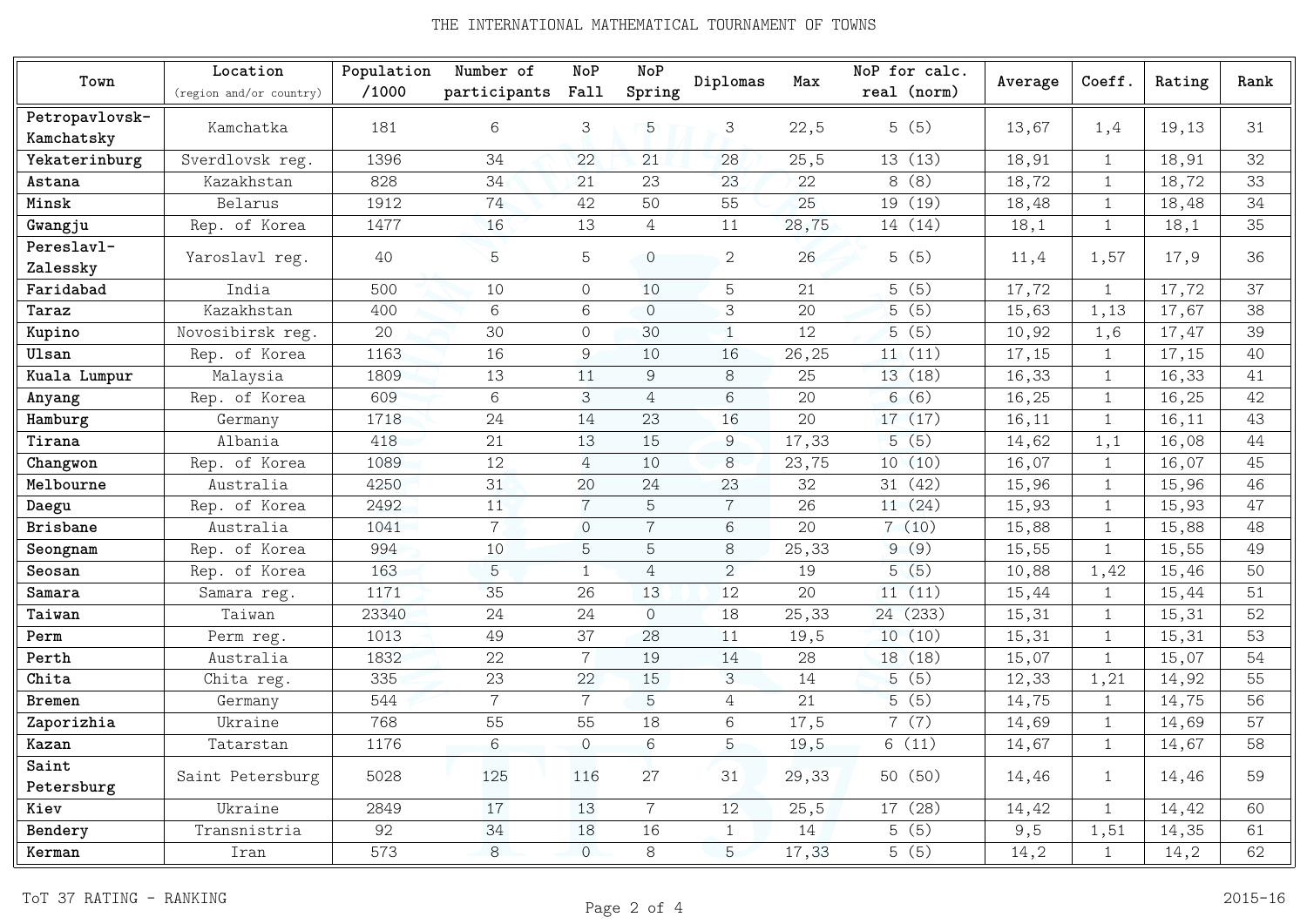## THE INTERNATIONAL MATHEMATICAL TOURNAMENT OF TOWNS

|                     | Location                | Population | Number of      | <b>NoP</b>     | <b>NoP</b>     | Diplomas       | Max            | NoP for calc.         |                |              | Rating | Rank |
|---------------------|-------------------------|------------|----------------|----------------|----------------|----------------|----------------|-----------------------|----------------|--------------|--------|------|
| Town                | (region and/or country) | /1000      | participants   | Fall           | Spring         |                |                | real (norm)           | Average        | Coeff.       |        |      |
| Toronto             | Ontario (Canada)        | 2615       | 18             | 9              | 13             | 13             | 28             | (26)<br>18            | 14,07          | $\mathbf{1}$ | 14,07  | 63   |
| Nizhny              | Nizhny Novgorod         | 1259       | 18             | 18             | $\Omega$       | $\overline{7}$ |                | 12(12)                |                | $\mathbf{1}$ | 13,5   | 64   |
| Novgorod            | reg.                    |            |                |                |                |                | 21,33          |                       | 13,5           |              |        |      |
| Kaliningrad         | Kaliningrad reg.        | 448        | 13             | 11             | 5              | 3              | 19,5           | 5(5)                  | 12,7           | 1,06         | 13,46  | 65   |
| Isfahan             | Iran                    | 1583       | 20             | $\circ$        | 20             | 9              | 22,5           | 15 (15)               | 13,16          | $\mathbf{1}$ | 13,16  | 66   |
| Incheon             | Rep. of Korea           | 2899       | 12             | 9              | 4              | 6              | 26,25          | (28)<br>12            | 13,02          | $\mathbf{1}$ | 13,02  | 67   |
| <b>Buenos Aires</b> | Argentina               | 2890       | 47             | 31             | 32             | 15             | 24             | (28)<br>28            | 13,02          | $\mathbf{1}$ | 13,02  | 68   |
| Chernivtsi          | Ukraine                 | 262        | $\overline{7}$ | $\circ$        | $\overline{7}$ | $\overline{2}$ | 17,33          | $\overline{(5)}$<br>5 | 9,87           | 1,3          | 12,83  | 69   |
| Busan               | Rep. of Korea           | 3525       | 16             | 11             | $\overline{7}$ | 8              | 28,75          | (35)<br>16            | 12,63          | $\mathbf{1}$ | 12,63  | 70   |
| Kharkiv             | Ukraine                 | 1449       | 10             | $\overline{4}$ | 8              | $\overline{7}$ | 17,33          | 10(14)                | 12,28          | $\mathbf{1}$ | 12,28  | 71   |
| Yongin              | Rep. of Korea           | 909        | 8              | $\overline{2}$ | $\overline{7}$ | 3              | 17,5           | (9)<br>8              | 12,06          | $\mathbf{1}$ | 12,06  | 72   |
| Seoul               | Rep. of Korea           | 10117      | 49             | 30             | 24             | 23             | 26,25          | 49 (101)              | 11,82          | $\mathbf{1}$ | 11,82  | 73   |
| Yerevan             | Armenia                 | 1068       | 8              | 8              | $\Omega$       | 4              | 13,75          | 8(10)                 | 11,81          | $\mathbf{1}$ | 11,81  | 74   |
| Ryazan              | Ryazan reg.             | 500        | 74             | $\overline{O}$ | 74             | 3              | 13             | 5(5)                  | 11,77          | $\mathbf{1}$ | 11,77  | 75   |
| Goyang              | Rep. of Korea           | 1073       | 10             | $\overline{2}$ | 8              | 3              | 31,25          | 10(10)                | 11,38          | $\mathbf{1}$ | 11,38  | 76   |
| Voronezh            | Voronezh reg.           | 1023       | 66             | 66             | $\Omega$       | 3              | 24             | 10(10)                | 11,08          | $\mathbf{1}$ | 11,08  | 77   |
| Khanty-Mansiysk     | Khanty-Mansi AO         | 90         | $\overline{7}$ | 6              | 3              | $\overline{2}$ | 17,5           | 5(5)                  | $\overline{7}$ | 1,51         | 10,57  | 78   |
| Jeonju              | Rep. of Korea           | 654        | $\overline{7}$ | 3              | 5              | $\overline{2}$ | 16             | (6)<br>6              | 10,28          | $\mathbf{1}$ | 10,28  | 79   |
| Kragujevac          | Serbia                  | 200        | 14             | 12             | 5              | $\mathbf{1}$   | 12             | (5)<br>5              | 7,3            | 1,38         | 10,07  | 80   |
| Cheongju            | Rep. of Korea           | 838        | 5              | 5              | $\Omega$       | $\overline{2}$ | 13,75          | (8)<br>5              | 9,28           | $\mathbf{1}$ | 9,28   | 81   |
| Rostov-on-Don       | Rostov reg.             | 1103       | 14             | 13             | $\overline{7}$ | 3              | 17,5           | 11(11)                | 9,27           | $\mathbf{1}$ | 9,27   | 82   |
| Kumertau            | Bashkortostan           | 65         | 15             | 15             | $\overline{O}$ | $\mathbf{1}$   | 12,5           | 5(5)                  | 5,97           | 1,54         | 9,19   | 83   |
| Tyumen              | Tyumen reg.             | 679        | 30             | 21             | 10             | $\mathbf{1}$   | 13             | (6)<br>6 <sup>1</sup> | 8,57           | $\mathbf{1}$ | 8,57   | 84   |
| Neryungri           | Sakha-Yakutia           | 77         | 9              | 9              | $\overline{O}$ | $\mathbf{1}$   | 16             | (5)<br>5              | 5, 2           | 1,53         | 7,96   | 85   |
| Yelabuga            | Tatarstan               | 67         | 5              | $\overline{4}$ | $\mathbf{1}$   | $\Omega$       | 8              | (5)<br>5              | 3,8            | 1,54         | 5,85   | 86   |
| Sovetsk             | Kaliningrad reg.        | 41         | 57             | 57             | $\Omega$       | $\Omega$       | $\overline{7}$ | (5)<br>5              | 3,67           | 1,57         | 5,76   | 87   |
| Murmansk            | Murmansk reg.           | 300        | 10             | 10             | $\overline{O}$ | $\overline{O}$ | 6, 25          | (5)<br>5              | 4,35           | 1,25         | 5,44   | 88   |
| Tabriz              | Iran                    | 2383       | 12             | $\Omega$       | 12             | 1              | 12             | 12 (23)               | 5,25           | $\mathbf{1}$ | 5,25   | 89   |
| Montreal            | Quebec (Canada)         | 1650       | 5              | $\Omega$       | 5              | $\Omega$       | 8              | 5(16)                 | 4,43           | $\mathbf{1}$ | 4,43   | 90   |
| Bogota              | Columbia                | 7300       | 24             | $\overline{O}$ | 24             | $\overline{2}$ | 13             | 24 (73)               | 4,06           | $\mathbf{1}$ | 4,06   | 91   |
| Tomsk               | Tomsk reg.              | 557        | 6              | 6              | $\Omega$       | $\Omega$       | 6, 25          | 5(5)                  | 2,95           | $\mathbf{1}$ | 2,95   | 92   |
| Kachkanar           | Sverdlovsk reg.         | 50         | 82             | 82             | $\Omega$       | $\Omega$       | $\overline{4}$ | 5(5)                  | 1,33           | 1,56         | 2,08   | 93   |
| Krasnoyarsk         | Krasnoyarsk<br>terr.    | 1000       | 20             | 20             | $\Omega$       | $\Omega$       | 4              | 10(10)                | 1,15           | $\mathbf{1}$ | 1,15   | 94   |